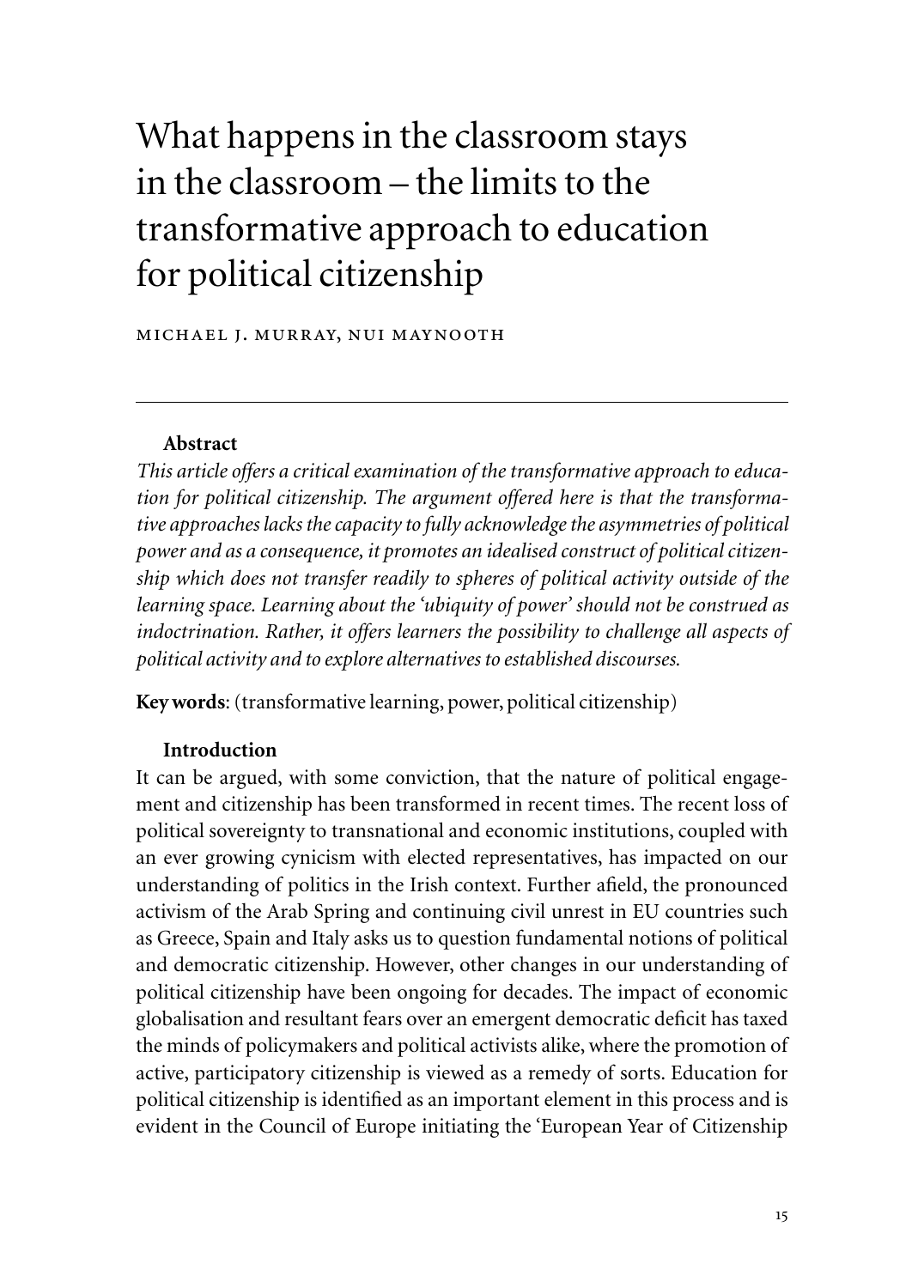through Education' in 2005. More specifically, adult education has been identified as playing an important role in this endeavour - for instance, the Irish government-sponsored Active Citizenship Taskforce acknowledges the uniqueness of adult education in facilitating 'how people can draw on their own experience of life to enrich learning and make new discoveries.' (Taskforce on active citizenship, 2007b: p21) Likewise, the nexus of adult education, citizenship and democracy appears as a core theme in the Irish government's White Paper on Adult and Community Education (2000), where adult education is viewed as 'enabling individual members of the society to grow in self-confidence, social awareness and social responsibility and to take an active role in shaping the overall direction of the society…' (Department of Education, 2000: p20)

From these various policy initiatives, it can be argued that a particular construction of what it means to be an 'active' or responsible' citizen has emerged. The European Commission-funded 'Active Citizenship Education Study' argues that active citizenship is '...characterised by tolerance, non-violence and the acknowledgement of the rule of law and of human rights.' (de Weerd, 2005: 2) Elsewhere, the 'Council of Europe Charter on Education for Democratic Citizenship and Human Rights Education', adopted in 2010, stated that -

One of the fundamental goals of all education for democratic citizenship and human rights education is not just equipping learners with knowledge, understanding and skills, but also empowering them with the readiness to take action in society in the defence and promotion of human rights, democracy and the rule of law.

(2010:p4)

http://www.hrea.org/erc/Library/display\_doc. php?url=http%3A%2F%2Fwww.hrea.org%2F2010cmrec7E. pdf&external=N

Unsurprisingly, this policy construction is not to everyone's taste. Many commentators have been critical of its inception, arguing that political power has shifted greatly over the last number of decades towards highly centralised and unaccountable transnational political bodies. As a consequence, decisionmaking has been moved further and further away from the general populous. Moreover, the predominance of neoliberal thinking ensures a reconfiguration of citizenship, where citizens are 'encouraged' to be '...more self-sufficient (and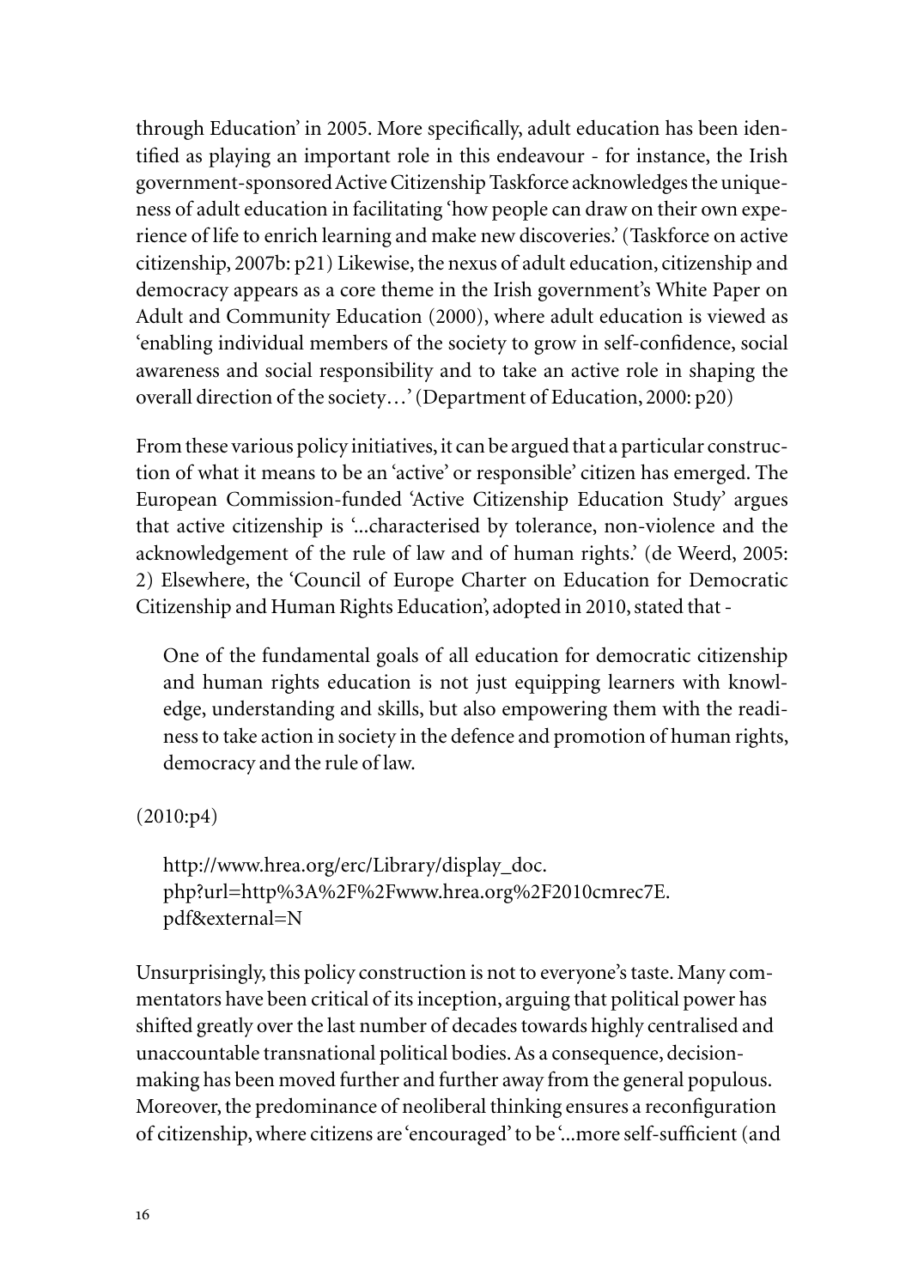self-interested) consumers or customers...' and as a result, *'*...good citizens must, increasingly, look after themselves.' (Martin, 2003: 599)

Within this highly contested terrain, it is opportune to revisit one of the more established, discourses on education for political citizenship within the discipline of adult education. The transformative approach, most readily identified with the writings of Jack Mezirow, contends that individuals, through transformative, reflective and dialogical processes, are able to contribute to positive social change, which, in turn, will ultimately lead to ongoing, ethical and undistorted democratic processes. It is an approach that favours rational deliberation in the pursuit of authentic political discourse and borrows heavily from the writings of Jürgen Habermas.

The central argument offered here is that the transformative approach fails to address issues of power asymmetries in an adequate way, particularly in relation to issues of conflict and contestation. As a consequence, the deliberative, critical citizen may well thrive in a carefully controlled learning environment, but this does not necessarily translate into any meaningful political engagement outside of the classroom, where political power relations are characterised by domination and marginalisation. In other words, what happens in the classroom invariably stays in the classroom. This article looks at three integral issues in order to illustrate this argument. Firstly, the issue of deliberative democracy is examined with the contention that "the rules of the game" in the adult education context do not manifest themselves in spheres of political activity. This is due to conceptual assumptions made in relation human nature and motivations in the political sphere. Claims towards a universalising notion of rational discourse, respect and mutuality simply do not stand up to scrutiny primarily because the transformative approach fails to acknowledge "context". This brings us on to the second key point – the transformative approach prioritises individual agency to the determent of any appreciation of pre-existing structures of power – a key criticism identified by other writers such as Inglis (1997) and Pietrykowski (1996). Again, this has consequences for how power relationships are, or more pertinently, are not considered. Thirdly, it is argued that because individual empowerment occurs within pre-determined processes, the type of citizenship championed by the transformative approach lends itself more to adhering to responsibilities and conformity rather than encouraging critical activism. In this respect, the transformative discourse inadvertently reflects a strong policy discourse which emphasises civic responsibility, respect for the law and voluntarism. Lastly, it is proposed that learning about power inequali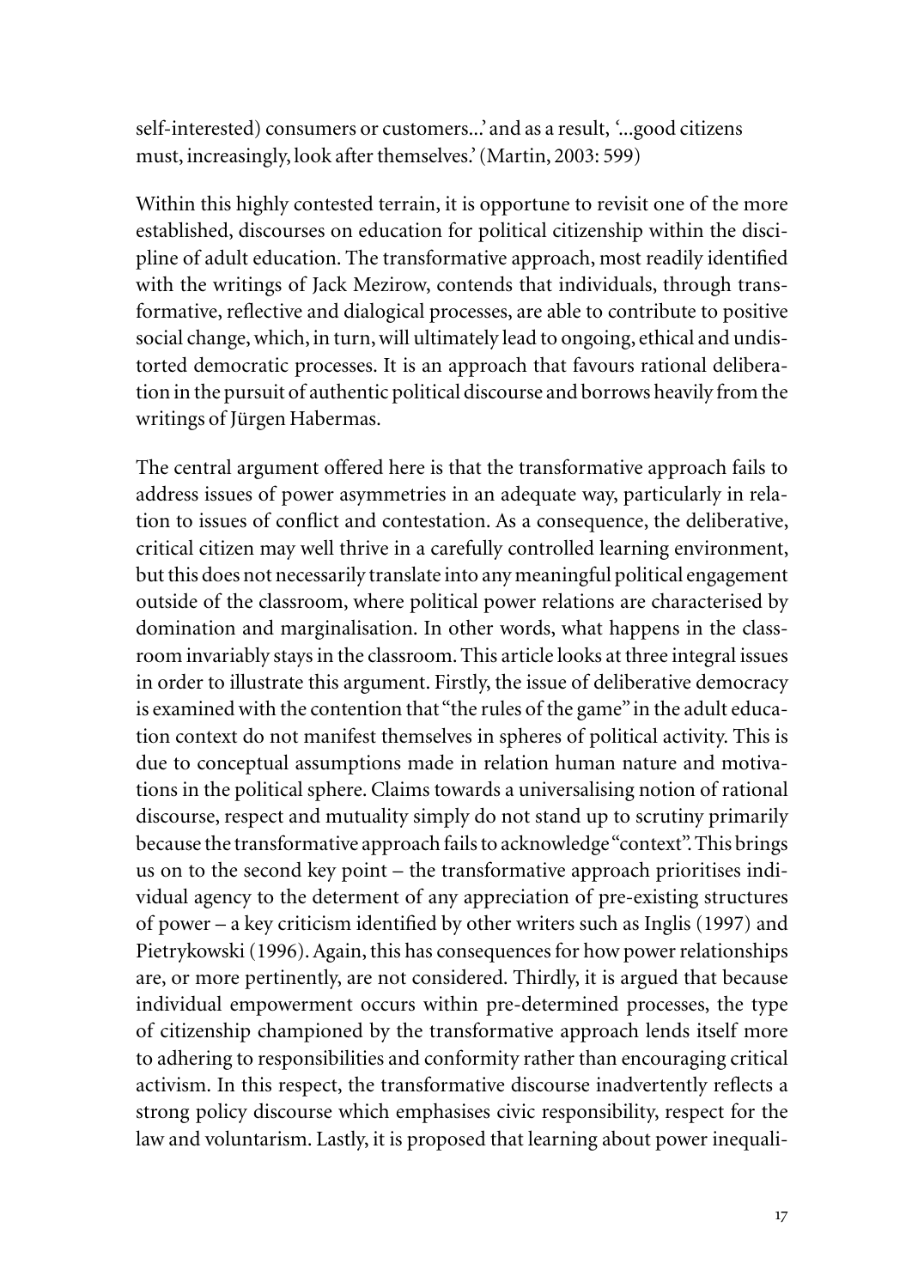ties does not necessarily translate as a form of indoctrination of learners, a claim made by Mezirow (1998). Rather, an adequate understanding of power asymmetries allows and encourages creative, critical thoughts and deeds, questions "common sense" assumptions made by policymakers and can facilitate exploring alternatives to the existing status quo. This, it is argued, has always been a key strength of adult education as a discipline.

It must be stated from the outset that the transformative approach is not being equated here merely as intellectual "cover" for policy pronouncements on active citizenship and education. At the same time, there are certainly commonalities and they are alluded to throughout this article where relevant. We begin first with a brief overview of the transformative approach to citizenship education.

# **Adult Education for Democratic Citizenship – the Transformative Approach**

According to Ellis and Scott, '...an informed, involved demos (people) is the indispensable foundation without which no truly democratic social system is possible.' (2003: p253) From this premise, it can be argued that the transformative approach to citizenship education has been incredibly influential within the discipline of adult education. Within the broad context of critical reflection, there is an acknowledgement that as a preliminary, the individual must become aware that she/he is exposed to knowledge distortion, principally through processes of self-reflection. This, it is hoped, produces a state of 'enlightenment', which is 'a necessary precondition for individual freedom and self-determination and eventually, social transformation'(Ewert, 1991: p346). For Mezirow, it is the individual that takes precedence, where 'subjective reframing', is 'involved in the most significant transformative learning experiences.' (Mezirow, 1996: p9) Critical reflection and transformative learning, therefore, are integrally involved in developing the skills and capacities necessary for democratic citizenship (Mezirow, 2003: p62), where adult education encourages this development through processes of 'dialogic learning' (Ewert, 1991: p366). Reflecting the influence of Habermas, Mezirow claims that this process is based on the key objective of establishing 'mutual agreement' between individuals who enter into free, deliberative processes (Mezirow, 2003: p61). It is a process that is premised on the idea that participation requires education for meaningful engagement - 'Deliberatively filtered political communications are especially dependent on the resources of the lifeworld – on a free and open political culture and an enlightened political socialisation...' (Habermas, 2002: p252) In this vein, Fleming asserts –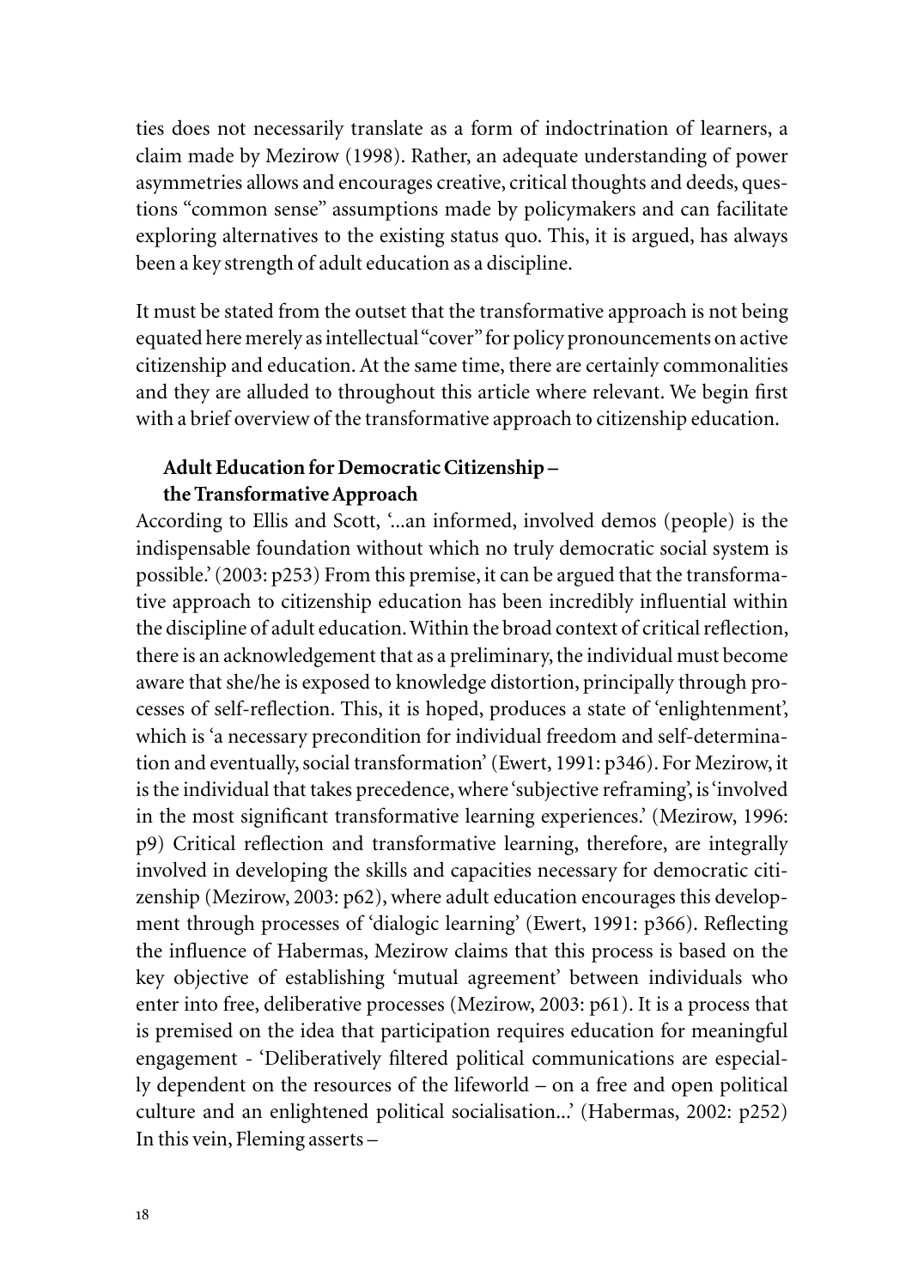Some people wonder if adult education has a vision. It has....adult learning is participatory, critically reflexive, open to new ideas and changing frames of reference. It has a vision of learners engaged in dialogic participatory discourse, collectively seeking ways changing themselves and society and that all systems, organisations and individuals respond to the needs of others.

# (1996: 52)

Elsewhere, Fleming outlines what he sees as the work of critical political citizens. Citing instances of the Habermasian public sphere, Fleming notes the Enlightenment coffee houses and Salons of Europe as an ideal where '...people can discuss matters of mutual concern as peers, and learn about facts events and the opinions, interests, and perspectives of others in an atmosphere free of coercion and of inequalities that would incline individuals to acquiesce to be silent.' (2000: 304). This is an important point. Undistorted deliberation occurs only in a carefully regulated space, where a number of rules must be adhered to. (Fleming, 2000: 307) Taken together, these political activities contribute to a recalibrated public sphere, where –

…there would be less emphasis on hierarchical authority and more on participatory decision making; the elimination of corporate culture and the nourishing of self-government; a clear priority given to social justice, social analysis, critical reflection, and reconstructing the teacher-student relationship where both become co-investigators of reality.

(Fleming, 2012: 134)

# **Running out of Deliberative Road?**

On the face of it, this approach towards the development of free, open deliberative spaces as a prelude to democratic, political citizenship is appealing. However, I would like to argue that problems quickly arise when attempts are made to transpose this construct outside of the highly regulated environs of the learning space. Firstly, both Habermas and Mezirow make claims to an essentialist, universal construct of human nature which, to say the least, are claims that would be difficult to substantiate. For example, Habermas notion of communicative action is based partially on an Enlightenment hope of 'using human reason to create a more humane world' (Brookfield, 2005: 1154), coupled with an adamant belief that communicative rationality is universal (Ewert, 1991 : 359). Secondly, both Habermas and Mezirow have little to say on the power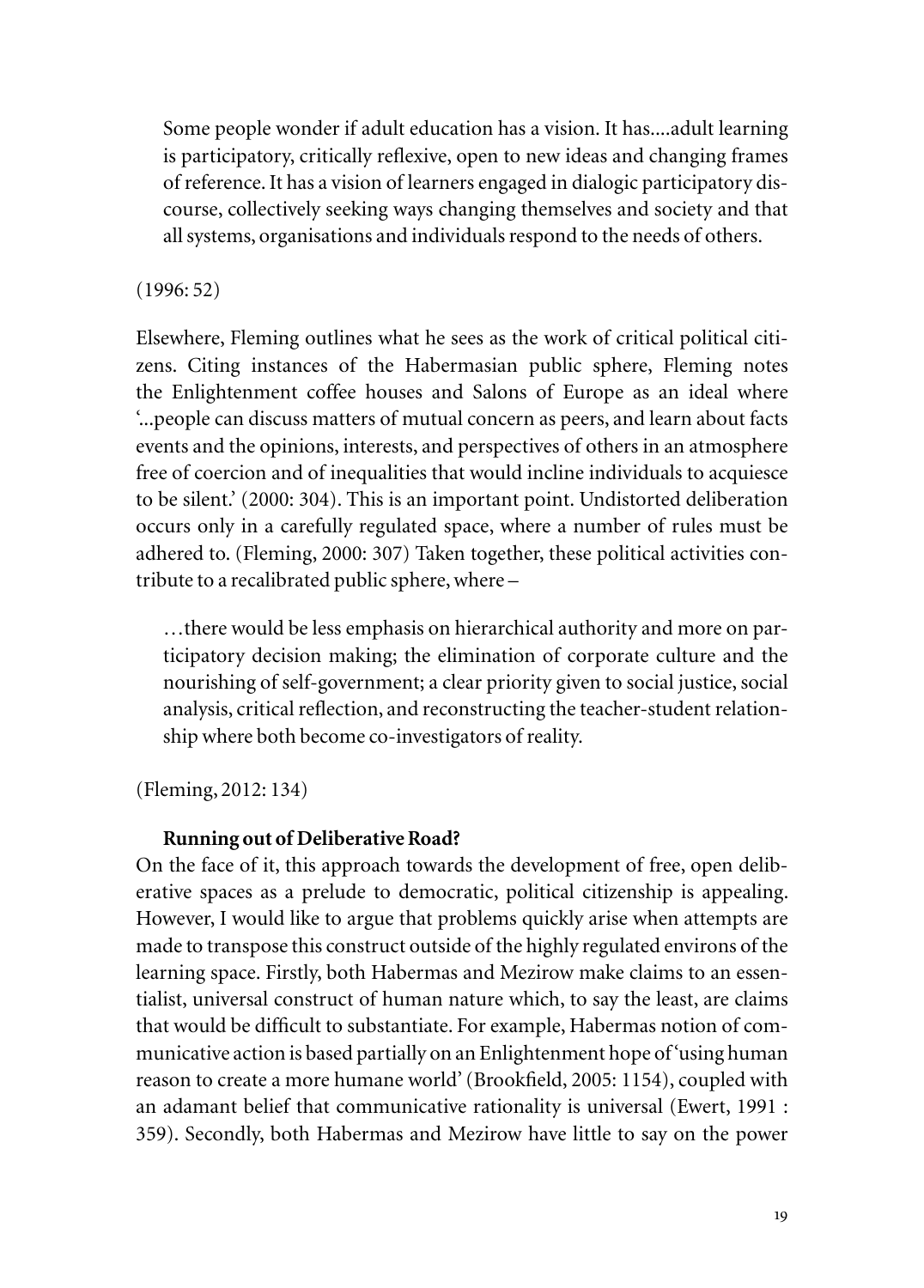relational context in which deliberative political processes are meant to occur. Certainly this is Inglis's (1997) main criticism of Mezirow and finds resonance with Giroux's observation that '[t]eaching students how to argue, draw on their own experience or engage in rigorous dialogue says nothing about why they should engage in these actions in the first place.' (2004: 85) Given that the current, dominant discourse on active citizenship invests so heavily in political participation and deliberation, it is vital that these processes are contextualised not as ideals, but within broad, historical, political, economic and cultural power relations. In this respect, there exists much evidence that suggests participatory and deliberative processes such as public consultations or partnership arrangements are exercises in the asymmetries of power, rather than demonstrations of mutual respect and shared values (Murray, 2006; Rui, 2004). This salient point is, at best, underplayed in Mezirow and Habermas conceptual frameworks.

It can be argued, therefore, that Habermasian deliberative democracy is a construct of politics that exists primarily in the realm of an idealised state. Great caution must be taken in assuming that the dynamics of classroom interaction is a replication of other politicised spheres of activity. Deliberative engagement works very well when there is a minimum of disagreement, conflict and division. However, while these conditions could be constructed in the learning space, what occurs in such reified spaces is far from a reflection of political engagement. It is an argument that is made by Welton - himself an advocate of the transformative approach - in his examination of events leading up to war in Iraq in 2003. In attempting to outline a response from critical adult educators to the imperialist expansionism of neo-conservatives, Welton asserts that we must acknowledge that 'we do not live in the best of all Habermasian worlds', and that communicative action 'so valued by deliberative democrats – is far removed from the centres of decision-making powers.' (Welton, 2003: pp. 648-649) He concludes rather soberly that –

...critical adult educators committed to the norms of the 'active citizen', 'communicative power' and a 'mobilized civil society' confronts a world that has moved, and continues to move, far away from these ideals. It is no longer of much help at all for adult education in its present confused and fragmented state to propagate the myth of deliberative democracy without ever engaging the actually existing world of power and ruthlessness.

(Welton, 2003: 649)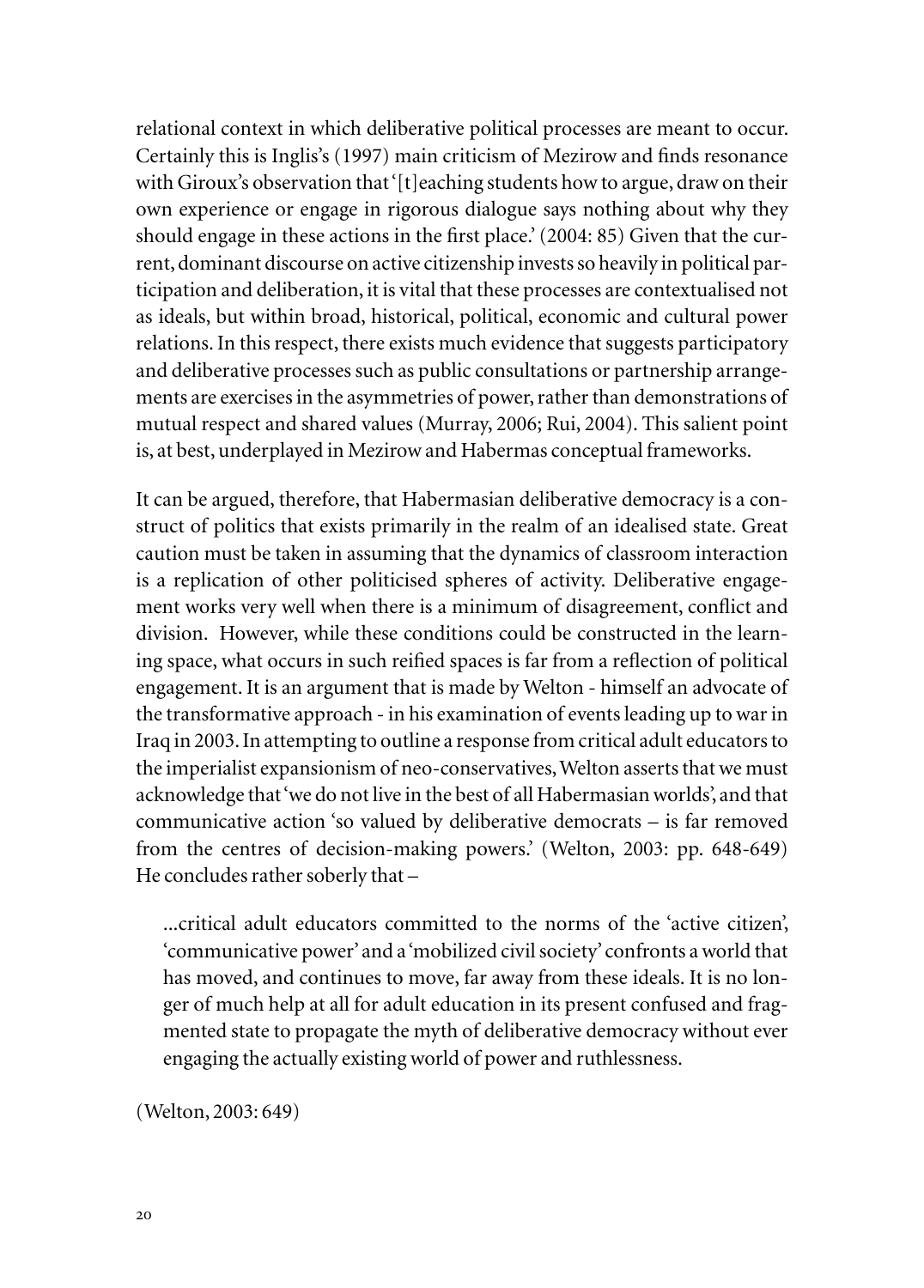## **Moving between Structure and Agency**

One of the key reasons why deliberative approach is distanced from a world of 'power and ruthlessness' is that political engagement happens within existing power relationships – in other words, context is not incidental, it is crucial. The premise that a collection of individuals operating on their own volition who are open to compromise and mutual respect simply does not account for the distinct machinations of structure and agency. For instance, a frequent complaint from those who engage in consultations or partnership processes with the government has been that, all too often, the process of deliberation and engagement is merely a prelude to the actual decision-making and that participation has little impact on final outcomes (Crowley, 1998; Murray, 2006). Instead, for some, participation is characterised by exclusion, marginalisation (Meade, 2005; E-consultation project, 2006) and in some cases, more blatant attempts at coercion (Murphy, 2002).

Commentators have previously argued that the transformative approach lacks an adequate account of structural power (Inglis, 1997; Pietrykowski, 1996). In one sense this is understandable given Mezirow's seemingly unequivocal view that'…a sense of self-empowerment is the cardinal goal of adult education.' (2000 : p26). This has implications for the transformative construction of political citizenship - but also reflects a broader process of the individualisation of citizenship in policy terms. One particularly dominant discourse that has emerged in recent times aims to promote the notion that the structures and channels of power in contemporary society are synonymous with the concept of individual choice and individual freedoms. It is '...a citizenship that gives pride of place to the individual and his rights, and relegates to the background the affirmation of collective and partial, in the geographic and cultural sense, identities embodied by States.' (Audigier, 2000: pp. 9-10) Crucially however, Bauman argues that this move towards individualisation should not be construed as increased selfdetermination and individual freedom. Instead, individualisation is merely an indication of consumption patterns, where choice itself is illusionary, where '... individualisation is a fate, not a choice....' (Bauman, 2000: 34) Moreover, this focus on the individual works to the determent of organised, collective political action, the perquisite to social change, where Mezirow's approach 'leads to an over-reliance on the individual… and, consequently, to an inadequate and false sense of emancipation.' (Inglis, 1997: 6)

Both Mezirow (1998) and Fleming (2000) flatly reject the charge that the transformative approach fails to acknowledge the 'social' aspects of power with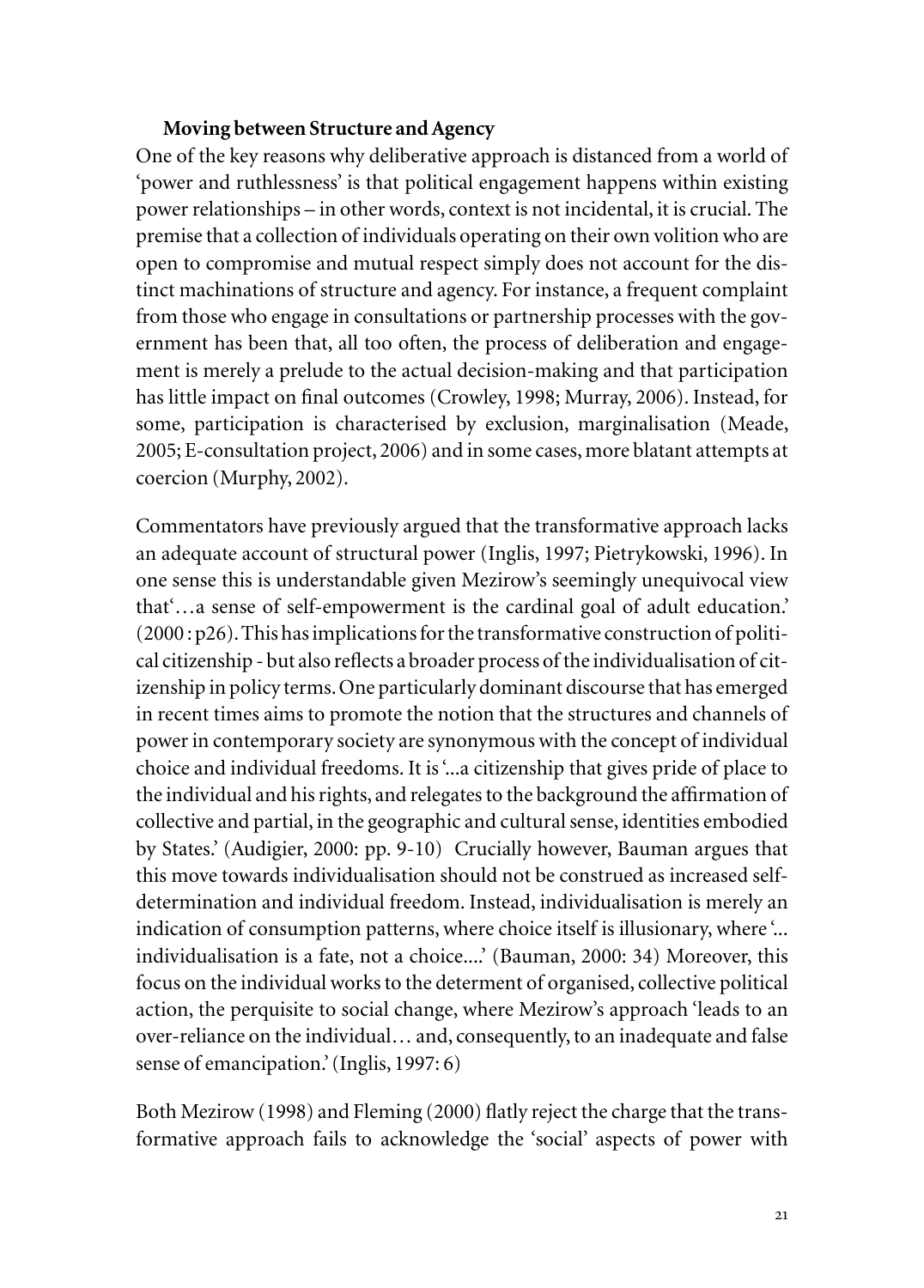Mezirow stating that 'Gaining reflective insight alone is not the terminal objective of transformative learning.' However, and tellingly he goes on to assert that '...if we had to make a choice between changing the world and helping learners to transform their assumptions about their world so that they can change it, I would unhesitatingly choose the latter.' (1998: 71) This position is consistent with a central tenet of transformative learning where 'subjective reframing', is 'involved in the most significant transformative learning experiences.' (Mezirow, 1996: 9) It is a view that does not necessarily preclude consideration of social power - it is entirely possible to consider the social from an individualist or agency perspective. This, after all is the basis of Weberian sociology. However, the implications for such an approach can be far reaching where issues of class conflict, gender inequalities and state repression can be reduced to instances of individual perception. Put simply, political actions occur within societies that are marked by structural inequalities, prejudices, preferences and interests where individual transformative experiences are not immune to these contexts - they are actively shaped by them. As Shaw and Martin point out -

...the notion of the citizen as *subject* embodies the classical sociological dualism of agency and structure. It is clear that to be active, citizens must act, but it must always be recognised (and understood) that human action is never in any simple sense 'free'; it is always embedded within a pre-existing structure of constraint and partial determination. Indeed, it may be said that the first lesson of freedom is to understand the reality of *un*-freedom.

(2005: 89)

# **The Power to Conform**

The core of the argument offered here in relation to the transformative approach to education for political citizenship is that it lacks an adequate acknowledgment of power asymmetries in social and political relationships. This is evident both in the faith placed in deliberative modes of democratic engagement and the overt reliance upon individual activity and endeavour. Yet, advocates of the transformative approach view it not just as a means of political engagement, it is also a pathway to empowerment and emancipation which aims for 'Effective learners in an emancipatory, participative, democratic society – a learning society...' that incorporates ''...a community of cultural critics and social activists...' (Fleming, 2012: 134)

Given the relative weakness of the transformative approach to power relational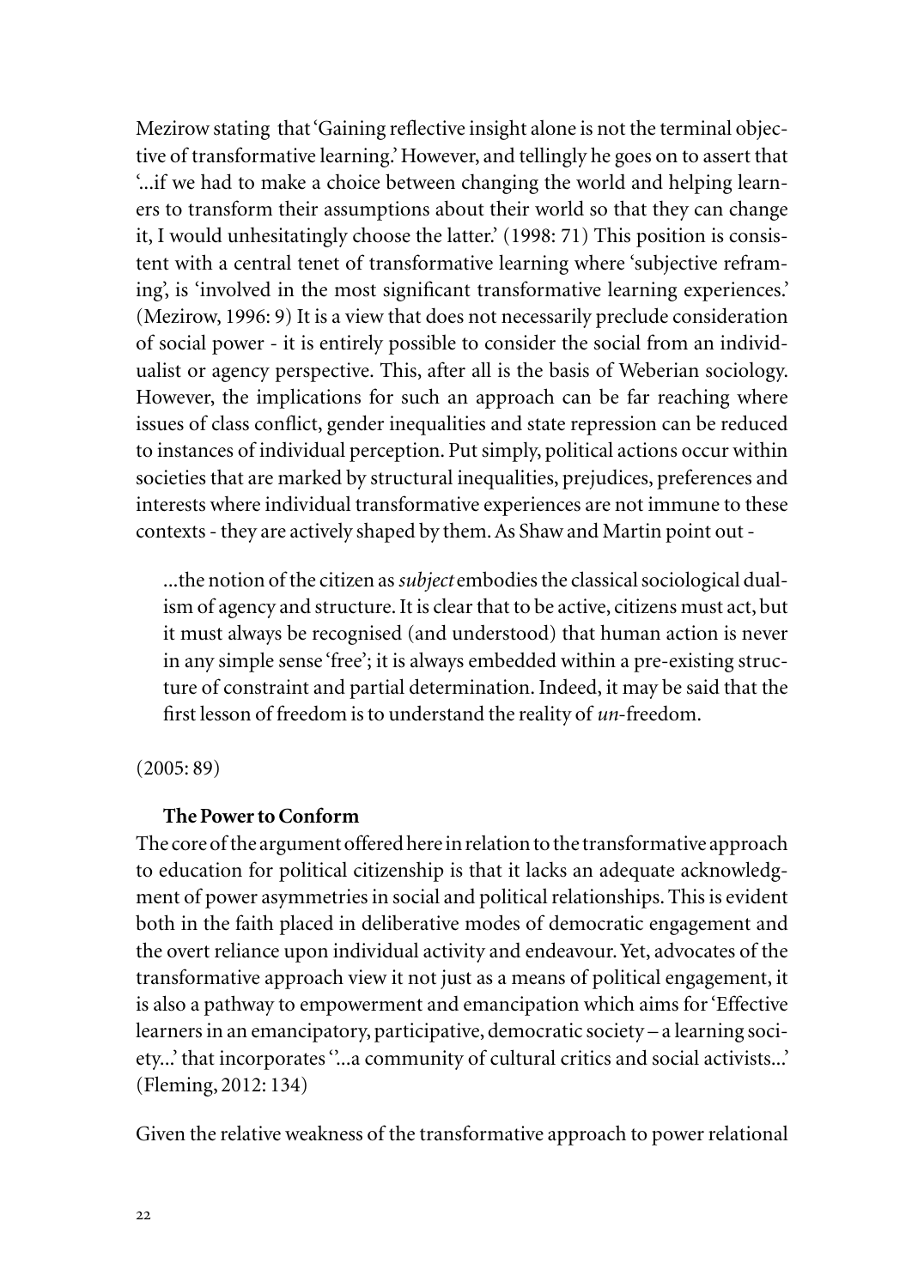contexts however, a strong argument can be made that conceptualisations of empowerment and emancipation are themselves limited to engagement to predetermined processes rather than the development of capacities to challenging pre-existing structures and processes of inequality in the first instance. Here, Mezirow's call for self-empowerment translates as instruction for "proper" participation or as a discourse of empowerment which emphasises '...people developing capacities to act successfully within the existing system and the structures of power...' (Jonssan, 2010: 397) Again, there is commonality with contemporary political/ policy discourses on empowerment, where –

One seems to be 'empowered' to take a share of management responsibility and decision-making, but the contemporary sense of the word does not seem to entail any direct control of resources or scope to join with others at the same level in the structure, to pursue collective bargaining with the centre.

(James, 1999: 14)

Therefore, from the transformative perspective, it is entirely feasible to argue that engagement and participation within existing governance processes can be construed as "empowerment". However, it can also be argued that such a construction of citizenship is more likely to lead to co-opted and conforming citizens rather than critical and resistant ones (Inglis, 1997). The transformative approach constitutes a simultaneously regulatory and self-regulating discourse of citizenship where the desire to engage effectively means agreeing to the rules of the game – even if others do not adhere to these rules. Here, engagement in such processes is removed from outcomes (the actual decision-making) where participation becomes an end in itself and therefore requires a degree of competence from the citizen. There is the temptation, therefore as Inglis (1997) argues, to view the transformative discourse in the light of Foucault's conceptualisation of power. Here the idea of the 'governmentalisation of citizenship' is of particular relevance, where -

...there has been a certain discursive coding of citizenship as a cognitive competence. In this discourse, citizenship is constructed by codes, categories and modes of classification that reflect a governmental strategy into which the individual as citizen is inserted.

(Delanty, 2003: 599)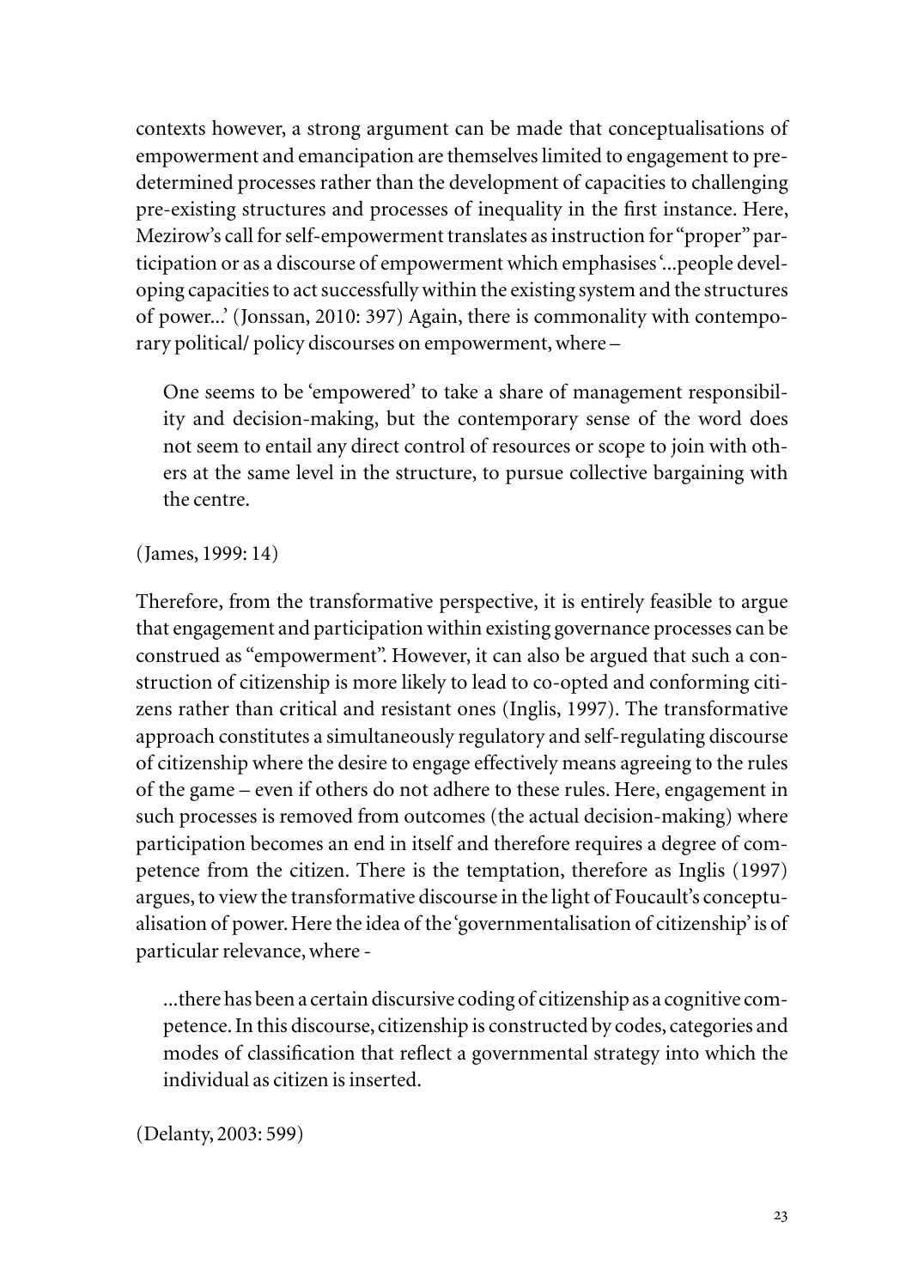The result is a self-disciplinary reading of what constitutes an active, conforming, and therefore, worthy citizen. Again, this self-regulating, responsible citizen finds a degree of congruence with corresponding policy-driven discourses. Biesta argues that the current construct of EU notions of active citizenship

...approaches the idea of citizenship very much from the 'needs' of the socio-political order, it specifies the kinds of activities and 'investments' that individuals need to make so that the specific socio-political order can be reproduced. Active citizenship to put it differently, emphasises the duties and responsibilities of individuals that come with their status of citizenship more than it being a discourse about citizen rights.

### (2009: 150)

This push towards civic responsibility is illustrated in the Irish context where the Taskforce on Active Citizenship defined active citizenship in terms of '… the voluntary capacity of citizens and communities working directly together or through elected representatives, to exercise economic, social and political power in pursuit of shared goals.' (Task Force on Active Citizenship, 2007a: p. 10) Crucially, this pursuit of shared goals obscures any notion of conflict and marginalisation. Meanwhile, political activism is equated almost exclusively with responsibilities and voluntarism, to the point where Connolly argues that '…active citizenship in Ireland is now reduced to Tidy Towns committees and participation in Neighbourhood Watch'. (2007: pp111-2).

## **Conclusion – Indoctrination and Learning**

This article has presented the argument that what we need is a far more critical examination of political citizenship, particularly given the turbulent times that we live in. The transformative approach lacks the capacity for this, and the key issue here is in relation to the notion of asymmetries of political power. Transformative deliberative processes may well operate in an undistorted fashion within a highly controlled environment, but the reality is that deliberation within more political environs frequently does not. The quest for an undistorted deliberative political space is resplendent with assumptions about human behaviour and as a consequence, will remain largely unattainable. One of the key reasons for this is that the approach resolutely fails to consider the importance of structures in shaping deliberative political processes. Instead, while this approach could be construed as social, the emphasis placed upon individual agency as the fulcrum of political activity effectively limits the scope of political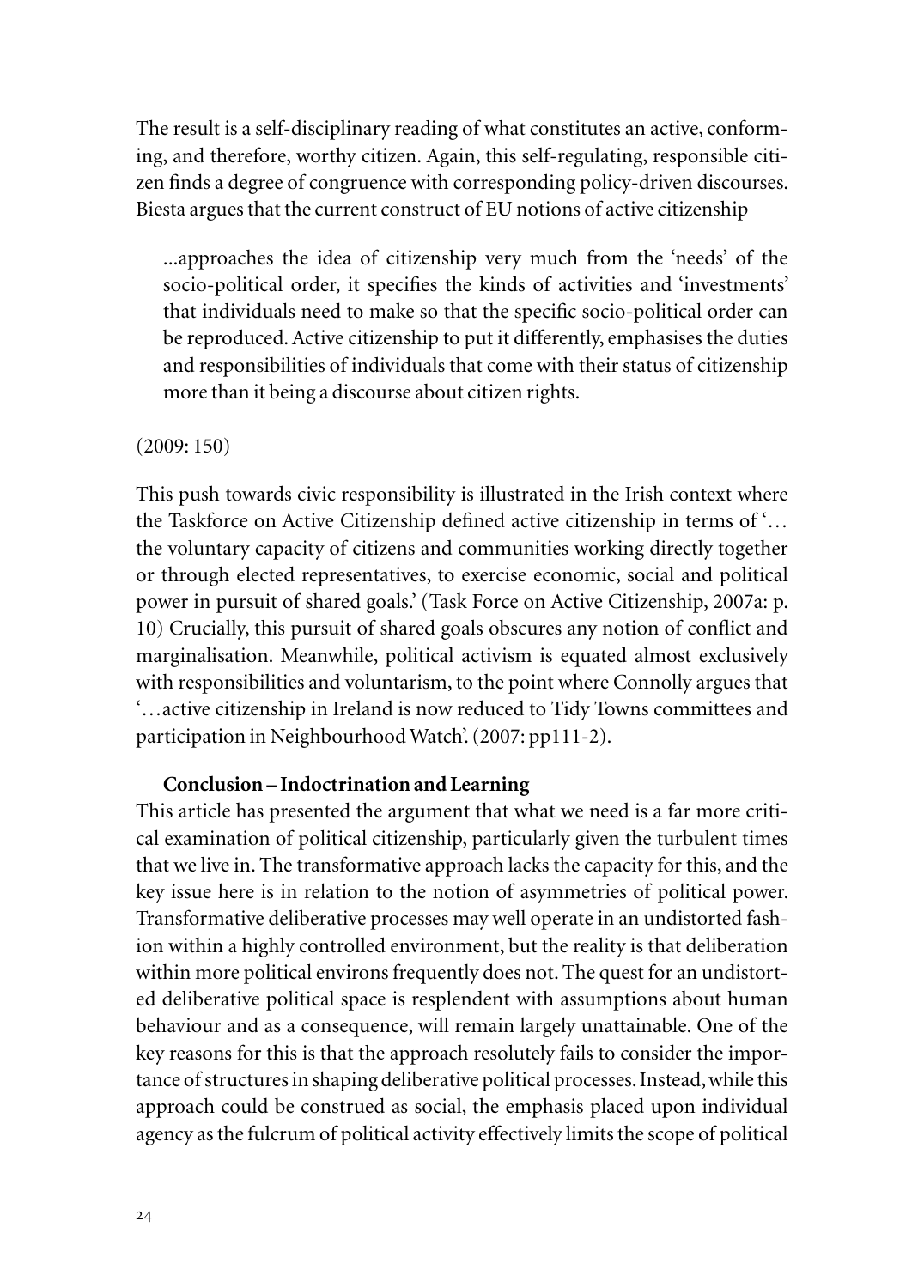activity. Conflict, contestation and marginalisation are obscured by the rush towards working within existing processes and the promise of gradual political reform (Fleming, 2000) to the point that it can be argued that the transformative model may well enhance obedience to existing political processes of engagement, rather that facilitating critical capacities to question and challenge political power relations. This, it is argued, mirrors policy discourses on education for political citizenship.

Mezirow states that the transformative approach is more about facilitating '... the kind of personal transformative learning that results in each learner making an informed decision to take effective, appropriate action...', rather than indoctrinating learners into one particular viewpoint of political action. He even claims that Inglis' call for a 'pedagogy of power' amounts to some form of indoctrination - 'Educators do not try...to get learners to uncritically agree with their viewpoint – even about the ubiquity of power.' (1998: 71) Apart from anything else, this would appear to be a call to limit what should be explored – or otherwise – within adult learning. An acknowledgement or recognition of the vast and sometimes impenetrable networks of power, both macro and micro, structure and agency, should not be equated with indoctrination. Rather, it suggests a preliminary step, based on an understanding of the workings of structure and agency, to questioning and challenging the nature of political power.

This is an important point for citizenship education and learning. As mentioned in the introduction, the current policy discourse on active citizenship emanating from the EU would appear to take as self-evident that respect for the rule of law is the cornerstone to good political citizenship. Elsewhere, in discussing citizen education in the Irish context, Harris calls for 'political literacy and a critical understanding of democracy and democratic political institutions', this premised on developing '...respect for law, justice, democracy...' (2005: 48) Education for political citizenship should be free to question such pronouncements rather immediately incorporating them as indisputable facts. For instance, even a cursory knowledge of political history would suggest that "the rule of law" is not always a good thing and has been used as a justification for discrimination, marginalisation and repression. Likewise, it cannot and should be taken for granted that some universal definition of democracy exists. A useful line of inquiry instead might be to interrogate exactly how democratic our current system of governance is rather than perceiving "democracy" as a self-evident virtue. Such questions may appear trivial, even awkward, but one of the key strengths of adult education as a discipline has always been its ability to ask awkward questions and, crucially, to imagine and explore alterna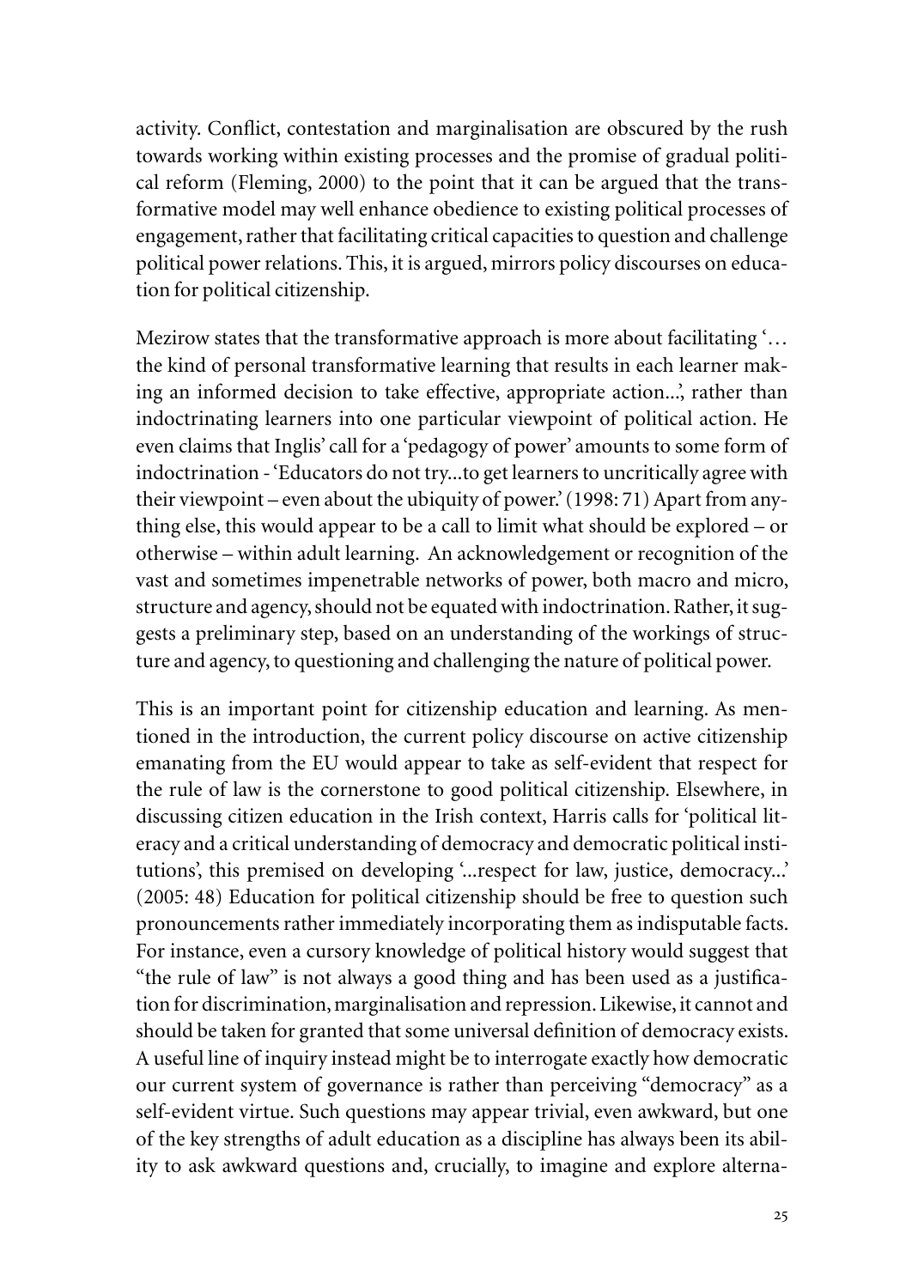tive futures. Ultimately, as Shaw and Martin suggest - 'Democracy is sustained by the agency of the critical and creative citizen, not the conformist citizen.' (2005: 85)

### *References*

Audigier, F. (2000) Council for Cultural Co-operation (CDCC) Project "Education for Democratic Citizenship" – Basic Concepts and Core Competencies for Education for Democratic Citizenship. Strasbourg : Council of Europe

Bauman, Z. (2000) *Liquid Modernity.* Cambridge : Polity

- Biesta, G. (2009) 'What kind of citizenship for European higher Education? *Beyond the competent active citizen' in European Educational Research journal*, Vol. 8, No. 2 :pp146-158
- Brookfield, S. (2005) 'Learning Democratic Reason : The Adult Education Project of Jurgen Habermas' in *Teachers College Record*, Vol. 107, No. 6 : pp1127-1168
- Connolly, B. (2007) 'Beyond the Third Way : New Challenges for Critical adult and Community Education' in Connolly, B (eds) *Radical Learning for Liberation 2*. Maynooth : MACE
- Council of Europe. (2000) Project "Education for democratic citizenship" Basic concepts and core competencies for education for democratic citizenship. DGIV/EDU/ CIT (2000) 23, Strasburg
- Crowley, N. (1998) 'Partnership 2000: Empowerment or co-option?' in Kirby, P & Jacobson, D. (eds) In the Shadow of the Tiger. Dublin : Dublin City University Press
- Delanty, G. (2003) 'Citizenship as a Learning Process : Disciplinary Citizenship Versus Cultural Citizenship' in *International Journal of Lifelong Education.* Vol. 22, No. 6 : pp. 597-605
- Department of Education. (2000) *Learning for Life: White Paper on Adult Education.*  Government publications : Dublin
- de Weerd, M et al. 2005. Indicators for monitoring active citizenship and citizenship education. Amsterdam : European Commission
- E-Consultation Research Project. (2006) E-Consultation: evaluating appropriate technologies and processes for citizens' participation in public policy. Available at http:// www.nuim.ie/nirsa/econsult/index.html
- Ellis, L. & Scott, S. (2003) 'Community education as citizen organising for democratic accountability' in *Studies in Continuing Education*, v.25, no.2 : pp253-268
- Ewert, G. (1991) 'Habermas and Education : A Comprehensive Overview of the Influence of Habermas in Educational Literature' in *Review of Educational Research.* Vol. 61, No. 3 : pp345-378
- Fleming, T. (1996) 'The Future of Adult Education: Learning towards a new democracy.' in *Radical learning for Liberation.* Maynooth, MACE, Centre for Adult and Community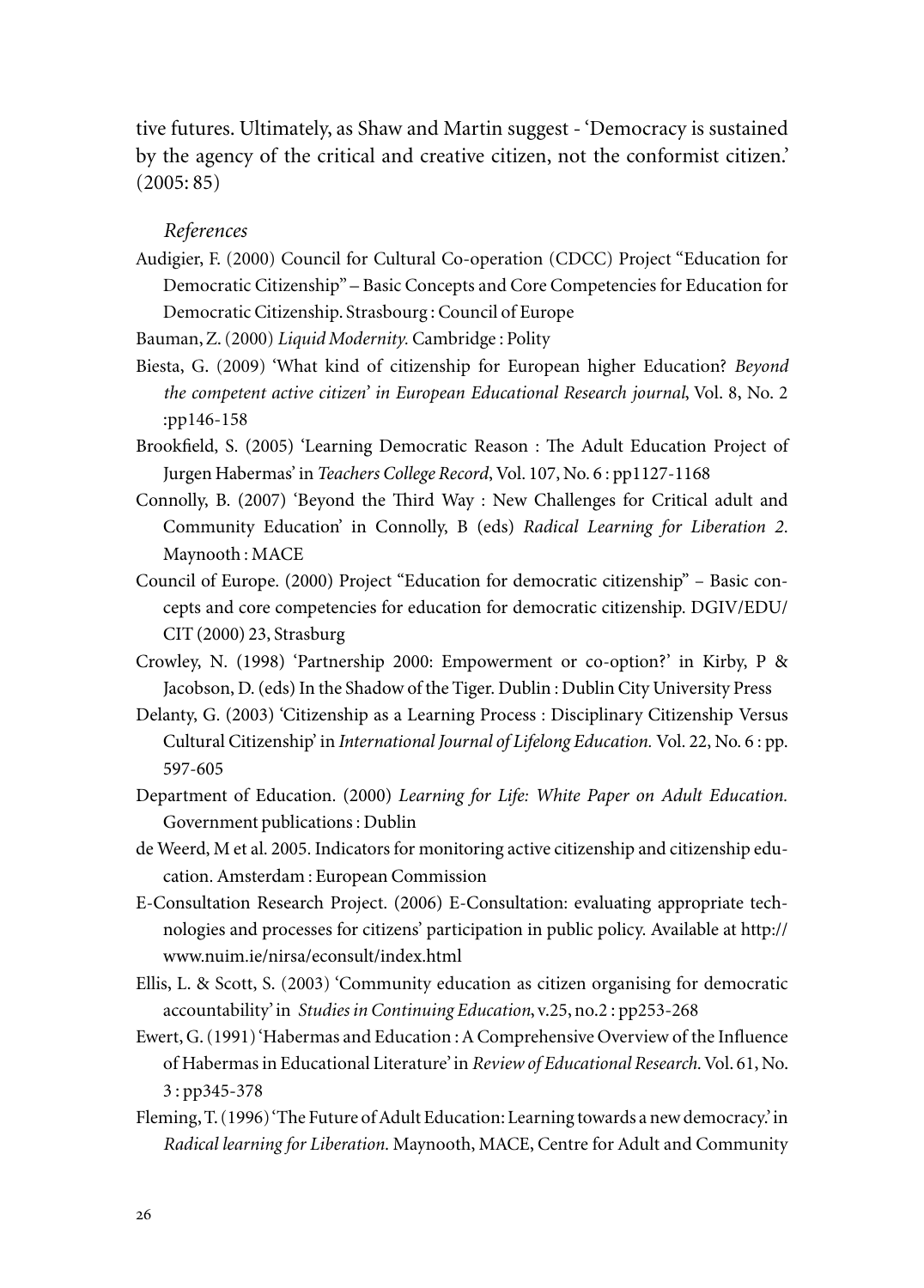Education: pp. 45-56.

- Fleming, T. (2000). 'Habermas, democracy and civil society: Unearthing the social in transformative learning.' in Wiessner, C et al (Eds.), *Challenges of practice: Transformative learning in action*, New York: Columbia University.
- Fleming, T. (2012) 'Fromm and Habermas: Allies for Adult Education and Democracy' in *Studies in Philosophy and Education*, 32 (2): pp 123-136
- Habermas. J. (2002) *The Inclusion of the Other Studies in Political Theory.* Cambridge : polity
- Harris, C. (2005) 'Democratic Citizenship Education in Ireland' in *The Adult Learner,*  2005 : pp47-53
- Giroux, H. (2004) 'Cultural Studies and the Politics of Public Pedagogy: Making the Political more Pedagogical' in *Parallax.* Vol. 10, No. 2 : pp.73-89
- Inglis, T. (1997) 'Empowerment and Emancipation' in *Adult Education Quarterly.* Vol. 48. Issue 1 : pp. 1-15
- Jonsson, J. (2010) 'Beyond empowerment: Changing local communities' in *International Social Work,* 53(3) : pp 393-406
- Martin, I. (2003) 'Adult Education, Lifelong Learning and Citizenship : Some ifs and buts' in *International Journal of Lifelong Education.* Vol. 22, No. 6 : pp. 566-579
- Mezirow, J. (1996) 'Adult Education and Empowerment for Individual and Community Development' in Connolly, B. e*t al* (eds) *Radical Learning for Liberation.*  Maynooth : MACE
- Mezirow, J. (1998) 'Transformative learning and social action: A response to Inglis' in *Adult Education Quarterly,* 49(1) : pp70-71
- Mezirow, J. (2000) 'Learning to think like an Adult: Core Concepts of Transformation Theory' in Mezirow , J (ed) *Learning as Transformation.* San Francisco: Jossey-Bass Inc
- Mezirow. J. (2003) 'Transformative Learning as Discourse' in Journal of Transformative Education. Vol. 1, No. 1 : pp58-63
- Meade, R. (2005) 'We hate it here, please let us stay! Irish social partnership and the community/voluntary sector's conflicted experiences of recognition' in Critical Social Policy, Vol. 25 (3) : 349-373
- Murphy, M. (2002) 'Social partnership is it 'the only game in town'? in Community Development Journal, Vol. 37, No. 1 : 80-90
- Murray, M. (2006) 'Transnational and Local Politics of Waste Management' in Economic and Social Review , Vol. 37, No. 3 : pp 447-465
- Pietrykowski, P. (1996) 'Knowledge and power in Adult Education: Beyond Freire and Habermas' in *Adult Education Quarterly,* 46(2) : pp82-97
- Rui, S. (2004) 'Transport Policy and Public Involvement Concertation between Mobilization and Frustration' in *Innovation,* Vol. 17, No 2 : pp129-144